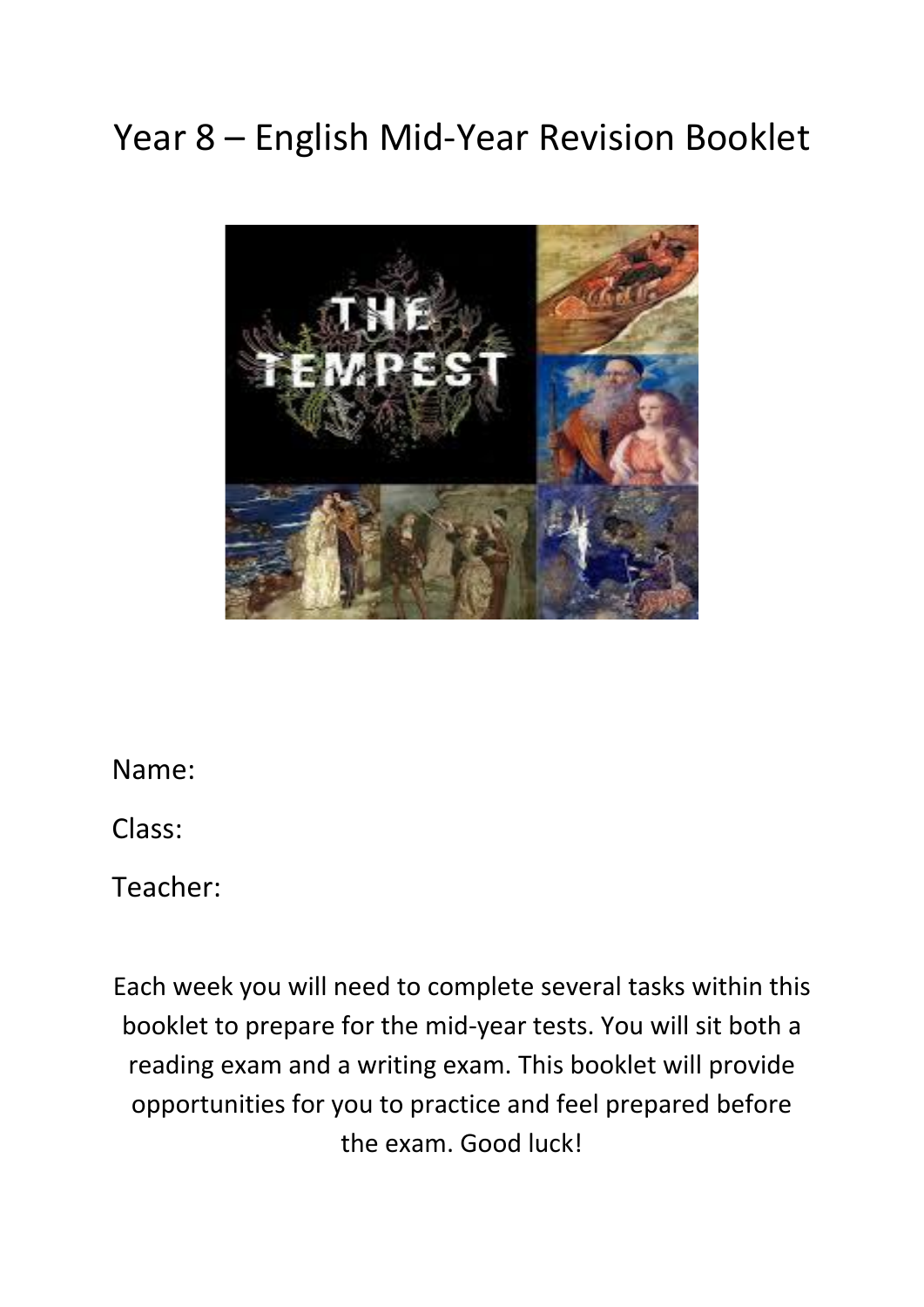## **Section A: Reading test revision**

#### **Reading test – what is it?**

The reading test will be based on an extract from the text you studied during term 2, *The Tempest*. You will be provided with an extract from the text and be asked to answer a question about a character or theme. It is marked out of 18 and you have 30 minutes to complete this question.

#### **Writing test** – **what is it?**

The writing test is an opportunity for you to show off your writing skills. You will be provided with two options to choose from; however, you must only focus on one. There is usually either a descriptive task (inspired by an image) or a title of a story. Either option is worth 18 marks and you have 45 minutes to complete this question.

#### **Task 1: Know the test**

- 1) What does the word 'theme' mean?
- 2) What is characterisation?
- 3) What forms part of characterisation?
- 4) How many questions are there in the exam?
- 5) How many marks is each question worth?
- 6) How long should you spend on the writing test?
- 7) How many options are there for the writing test?
- 8) How long will you spend completing the whole test?
- 9) What does 'descriptive' mean?
- 10) What does 'narrative' mean?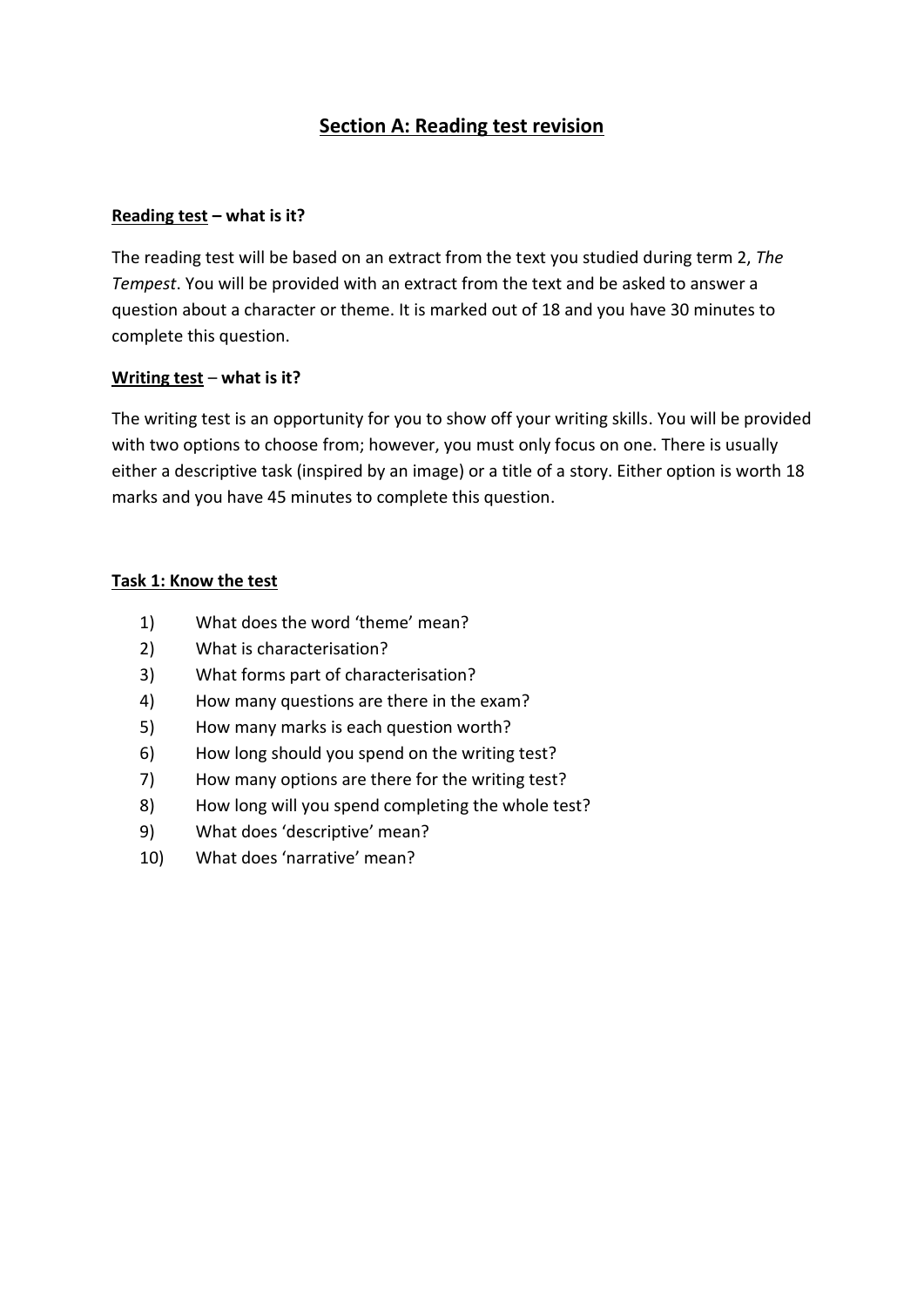## **Task 2: Retrieval practice**

During the first few lessons on *The Tempest*, you were introduced to lots of new terms that supported your understanding of the text. How much can you remember now? You may need to use your knowledge organisers or the internet to find the answers.



- 1) Who was William Shakespeare?
- 2) What is Shakespeare's date of birth and death?
- 3) What is 'The Great Chain of Being'?
- 4) What does the word **context** mean?
- 5) Shakespeare's plays fall under three **genre** categories. What are they?
- 6) What **genre** does *The Tempest* fall under?
- 7) What does **colonialism** mean?
- 8) Is the play **Elizabethan** or **Jacobean**, and why?
- 9) What does **betrayal** mean? Give one example of this from the play
- 10) What does **enslave** mean? Write down which characters are **enslaved** within the play.

## **Task 3: Understanding key characters and theme**

Like the test in Year 7, you will either examine one character or one theme for the reading part of your mid-year test, so it is important that you understand who is who, and the key themes within the text. Write down a summary of who these characters are and what these themes are (think about symbolism, mood, and conventions of genre). Add any evidence or examples you can think of to support your answer:

Prospero:

Miranda: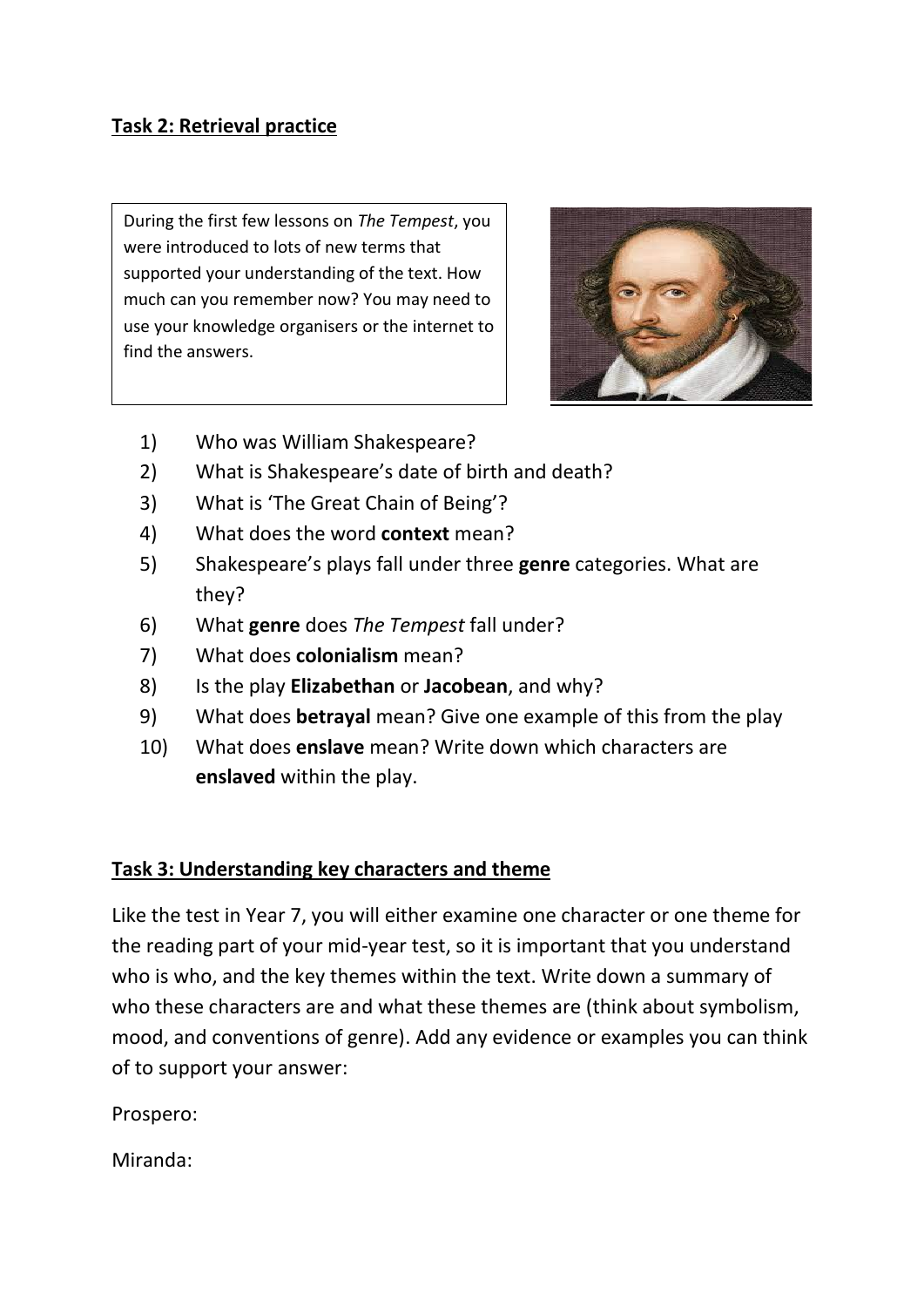Antonio:

Alonso:

Ferdinand:

Ariel:

Caliban:

Theme of betrayal:

Theme of the supernatural:

Theme of justice:

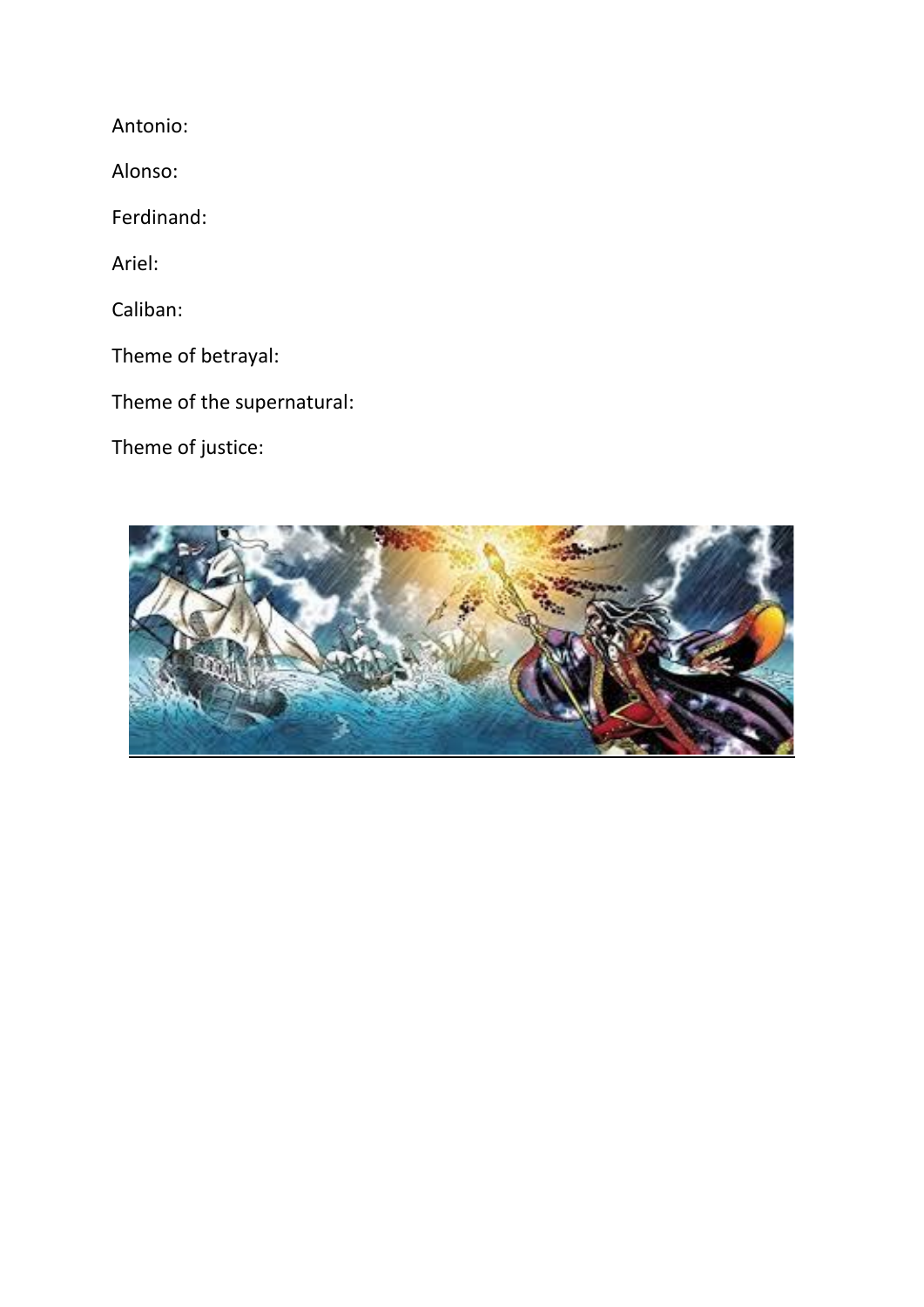# **Task 4: Match the correct term to the definition**

A key part of your reading test will be to demonstrate your subject terminology; this means correctly identifying the techniques that a writer uses **and** evaluating the impact this has on the reader or audience. Complete the box below and the questions underneath.

| <b>Technique</b>        | <b>Definition</b>                                          |
|-------------------------|------------------------------------------------------------|
| <b>Stage directions</b> | Comparing one thing to another using 'like' or 'as'.       |
| Asides                  | When weather reflects the mood of the story/characters     |
| Characterisation        | A solo speech by a character that gives an insight into    |
|                         | what they are thinking                                     |
| Mood                    | A person who actively opposes or is hostile to someone or  |
|                         | something; an adversary                                    |
| Protagonist             | A remark or passage in a play that is intended to be heard |
|                         | by the audience but unheard by the other characters in     |
|                         | the play                                                   |
| Antagonist              | A long speech by one character within in a play            |
| Monologue               | An instruction written in the script of a play that gives  |
|                         | direction to the actors or information about the scenery   |
| Soliloquy               | The leading character or one of the major characters in a  |
|                         | play, film, novel, etc                                     |
| <b>Similes</b>          | The use of weather to reflect the mood of a character or   |
|                         | convey a tone                                              |
| Pathetic fallacy        | The atmosphere or pervading tone of something              |

'The wind howled in anger as it sped across the rooftops' is an example of what?

Act 1, Scene 1 *Main deck of a ship. A tempestuous noise of thunder and lightening heard.* The italics are an example of what?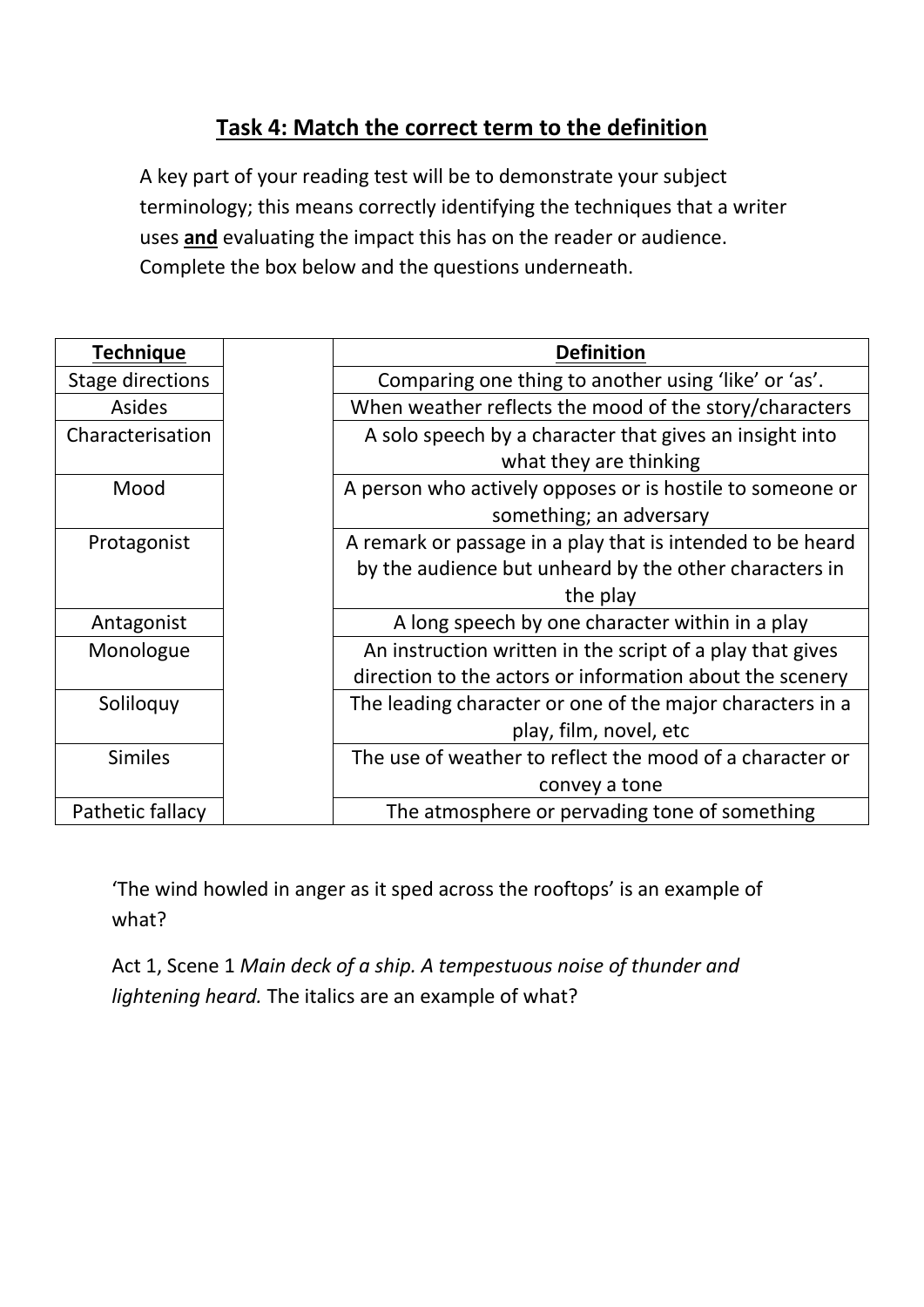#### Such stuff as dreams are made on

Prospero: Our revels now are ended. These our actors, As I foretold you, were all spirits, and Are melted into air, into thin air: And like the baseless fabric of this vision, The cloud-capp'd tow'rs, the gorgeous palaces, The solemn temples, the great globe itself, Yea, all which it inherit, shall dissolve, And, like this insubstantial pageant faded, Leave not a rack behind. We are such stuff As dreams are made on; and our little life is rounded with a sleep.

The Tempest Act 4, scene 1, 148-158

#### **Task 5: Inference skills and connection to theme**

Prospero's final speech is an example of what?

'As dreams are made on…' is an example of what?

Inference is a conclusion reached based on evidence and reasoning; we can work out what something means without being told directly. What can you infer about the **mood** of the play, how the **characters feel,** and which **theme** is connected to each of the quotations listed below?

#### **Caliban:**

'You taught me language, and **my profit on 't**

Is I know how to curse. The red **plague** rid you

For learning me your **language**!'

**Prospero:**

'All thy **vexations**

Were by **my trials of thy love**, and thou

Hast strangely stood the test. Here, afore heaven,

I **ratify this my rich gift**.'

#### **Ariel:**

'Is there **more toil?** Since **thou dost give me pains**,

Let me **remember** thee what thou hast promised,

Which is **not yet performed me**.'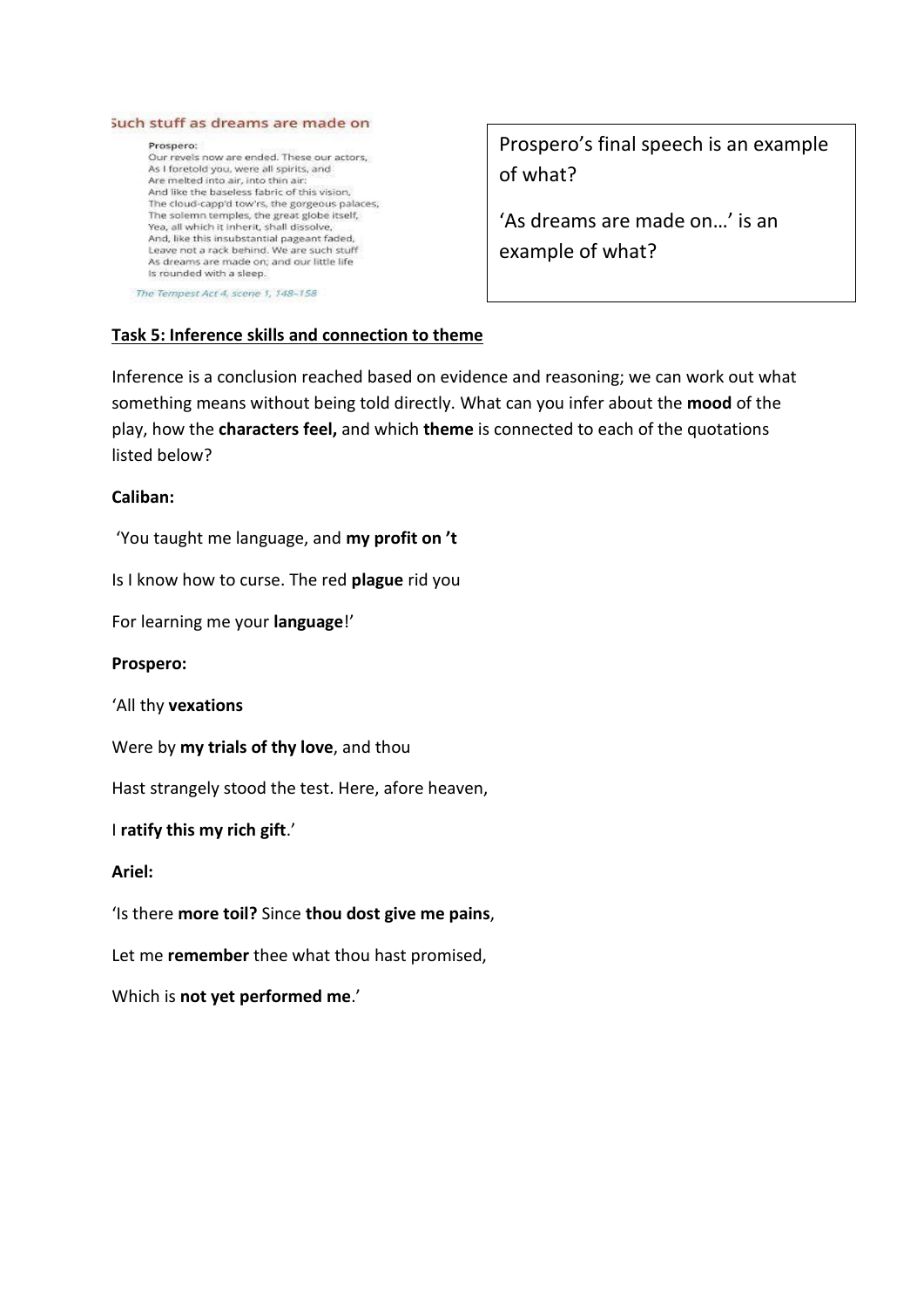## **Task 6: What-How-Why (part a)**

In English, a key skill is to identify parts of the text (evidence) that help explain our points of view and analyse the methods or key words a writer has used within the text to convey this. We use a model called 'What-How-Why':



Now practice using the What-How-Why model on the following quotations focusing on the character of Prospero:

[*To Caliban*] 'Thou poisonous slave, got by the devil himself / Upon thy wicked dam: come forth' (1.2.320 – 321)

'My high charms work, / And these, mine enemies, are all knit up / in their distractions…' (3.3.89- 91)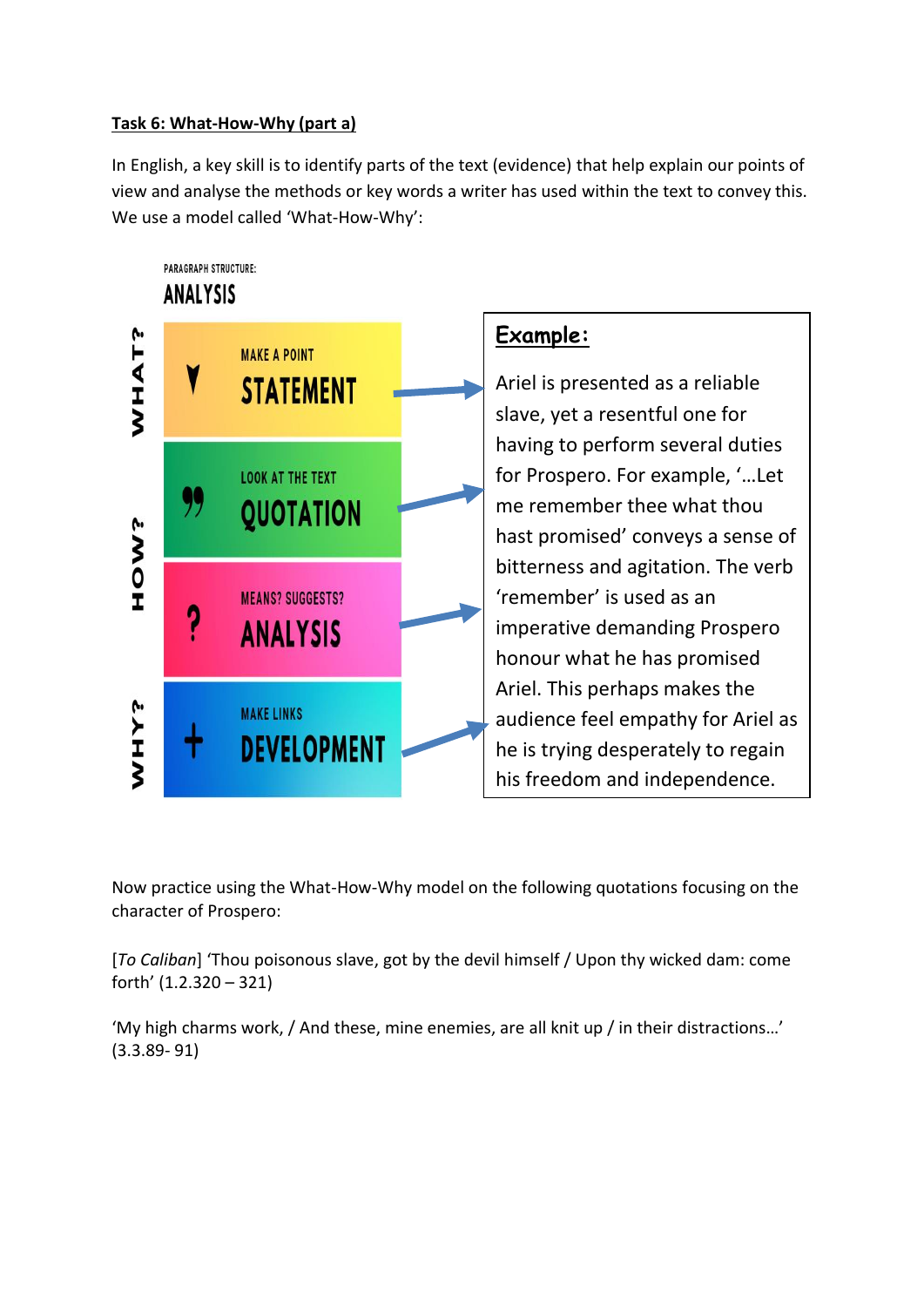#### **Task 7: What-How-Why (part b)**

Continue practising the what-how-why method on the following quotations for different characters and the theme of magic:

#### **Caliban:**

'And then I loved thee,/ And showed thee al the qualities o'th'isle' (1.2.36-7)

'For I am all the subjects that you have,/ Which first was mine own king.' (1.2.341-2)

#### **Miranda:**

'I pitied thee,

Took pains to make thee speak, taught thee each hour

One thing or other. When thou didst not, savage,

Know thine own meaning, but wouldst gabble like

A thing most brutish, I endowed thy purposes

With words that made them known' (1.2.354-9)

**The theme of magic:** *This quotation is from Act 1 Scene 1, when Prospero is discussing Sycorax with Ariel*

'For mischiefs manifold, and sorceries terrible

To enter human hearing, from Argier

Thou know'st was banished; for one thing she did

They would not take her life. Is not this true?' (1.1.264-7)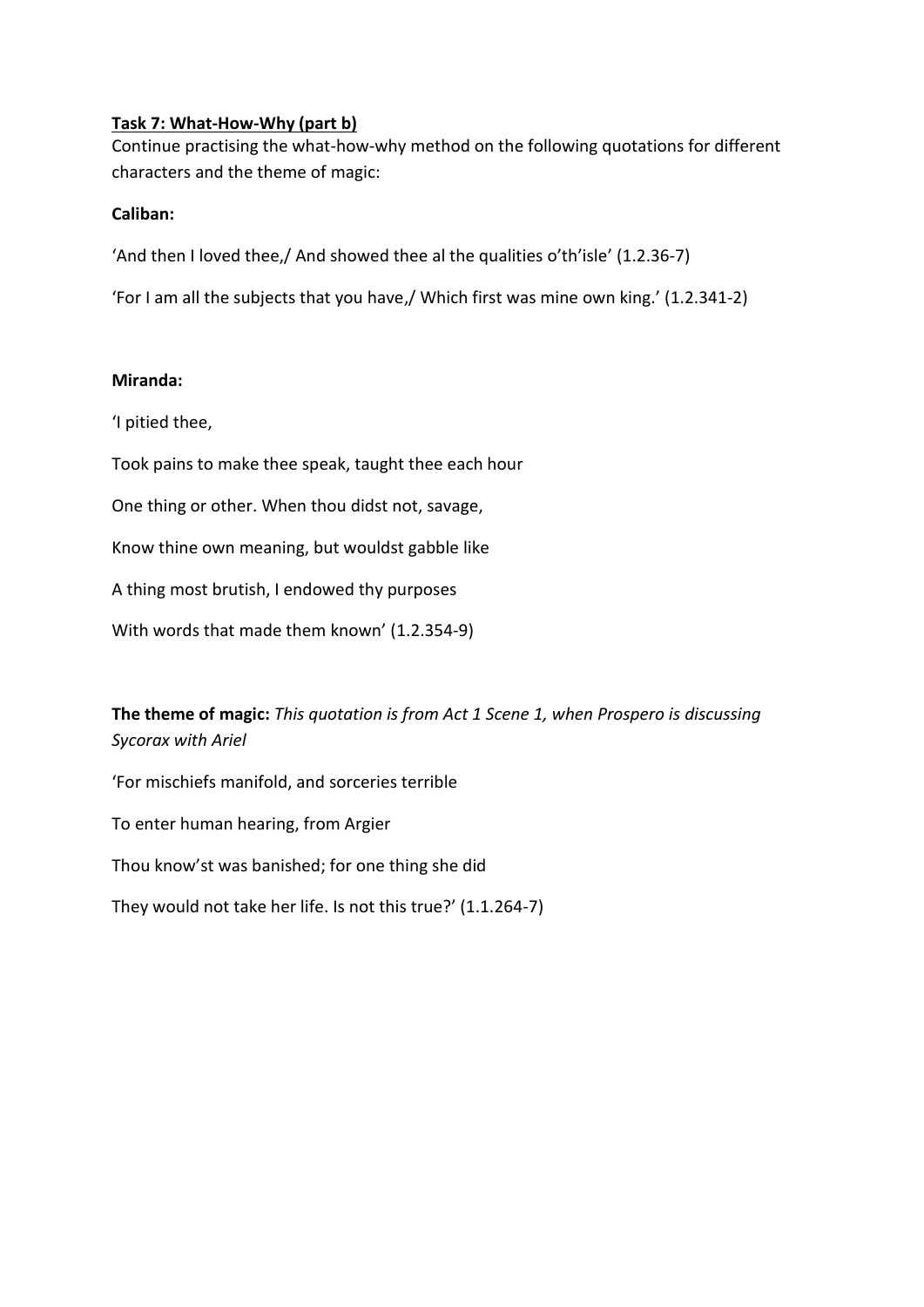## **Task 8: Practise planning for the reading question**

In the test, you will be given an extract and a question like below:

How does Shakespeare present the character of Miranda in *The Tempest*? *(18 marks)*

*This extract is taken from Act 1, Scene 1. Miranda and Ferdinand see each other for the first time.*

- You can refer to the extract in your answer
- You can also refer to other parts of the text

Prospero: [*to Miranda:*] The fringed curtains of thine eye advance

And say what thou seest yond.

Miranda: What is't? A spirit?

Lord, how it looks about. Believe me, sir,

It carries a brave form. But 'tis a spirit.

Prospero: No, wench; it eats and sleeps, and hath such senses As we have, such. This gallant which thou seest Was in the wrack; and but he's something stained With grief (that's beauty's canker), thou mightst call him A goodly person. He hath lost his fellows, And strays about to find 'em. Miranda: I might call him

A thing divine, for nothing natural

I ever saw so noble.

**Planning:** You will need a highlighter and pen for this task

- Re-read the question. Circle or highlight what the question is asking you to do; in this case it is 'how' and 'present'. This means the question is asking you to think about 'how' the writer presents a certain character or theme. Now do the same with who or what is the focus of the question (in this case, Miranda).
- Next, sum up in your own words how Miranda is presented in this extract. Consider the following:
	- Why does she think Ferdinand is a spirit? Why is she behaving in this way?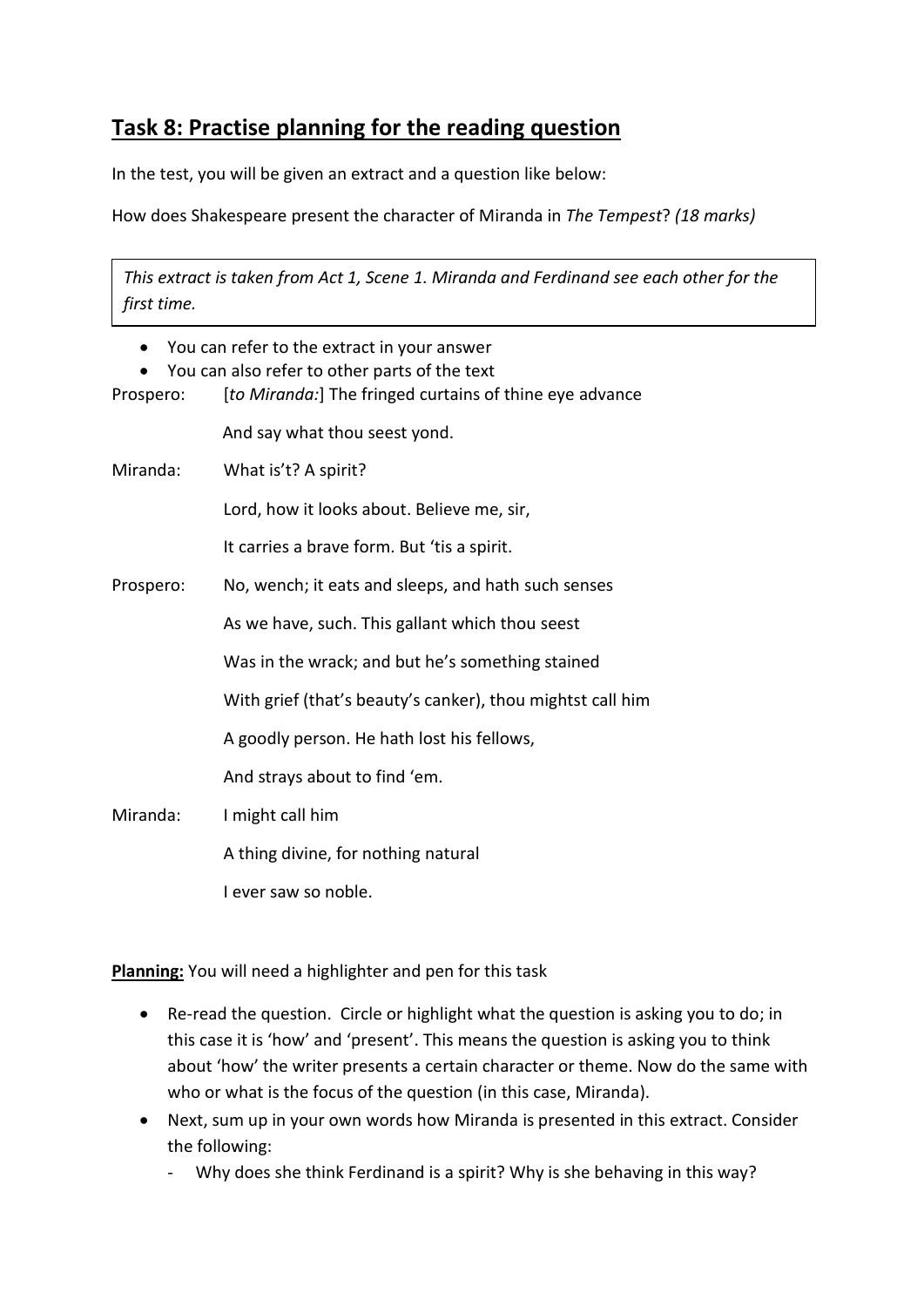- Think about her upbringing and how she has been educated, could this impact how she sees the world?
- Think about the genre and the key themes of the play. What clues do we have from this extract and how does that relate to Miranda?
- Now select a minimum of three quotations from this extract and practise the What-How-Why model
- Think about other parts of the novel. Does Miranda change/stay the same as the play progresses?

## **Spend about 10 minutes to plan before you start writing**

#### **Task 9: Practise writing an answer for the reading question**

Now that you have planned, you will need to write up your answer. There is no limit to how much you write, but you will need to make sure you:

- Include an introduction, outlining your answer to the question
- Include the best quotations from the extract to support the answer you gave in your introduction.
- Check your SPAG and make sure your answer is clear and easy to read
- Use the ambitious vocabulary you have learnt this term
- You refer to the genre, its conventions and how this character/theme adds to it
- A conclusion is written at the very end
- Most importantly, allow time to check your work and make edits to upgrade your work.

#### **Give yourself no more than 30 minutes to write out your answer, and 5 minutes to proofread**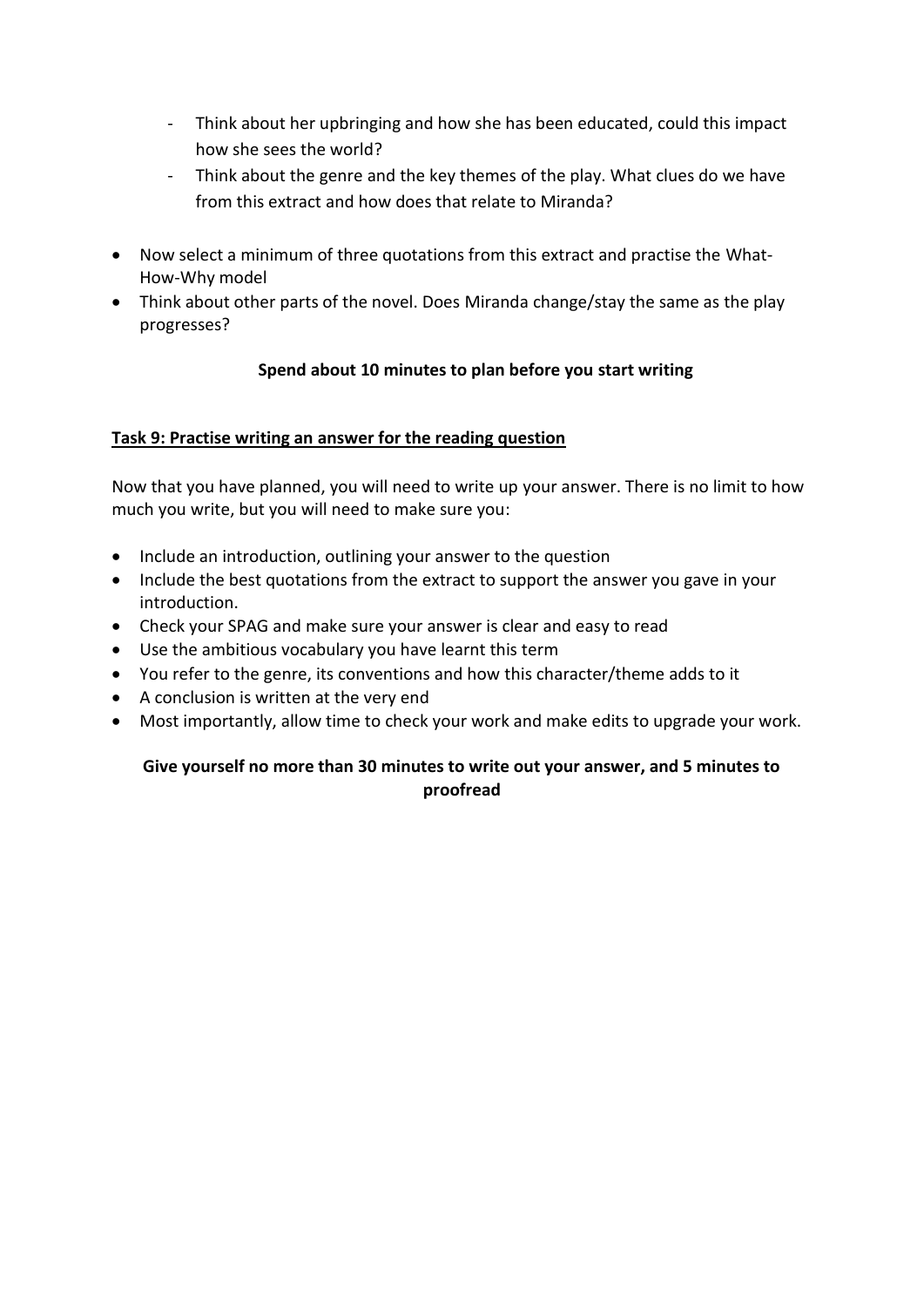# **Section B: Writing test revision**

In the test, you will be given a choice of either descriptive or narrative to complete. You must complete only one of these tasks; they are both worth 18 marks and you will have 45 minutes to complete it. The test will look like this:

Choose one of the following options:

- 2. Describe an isolated place
- OR
- 3. Write a story with the title 'The Widow'



#### **Task 1: Descriptive planning**

Let's begin practising with the **descriptive** option. This means that you need to describe the image that has been provided, but you can use your imagination with this and think about what is behind certain parts of the image. Think about its past, present, and future; how has it changed over time?

Using the image provided above, create a mind map of things you write about: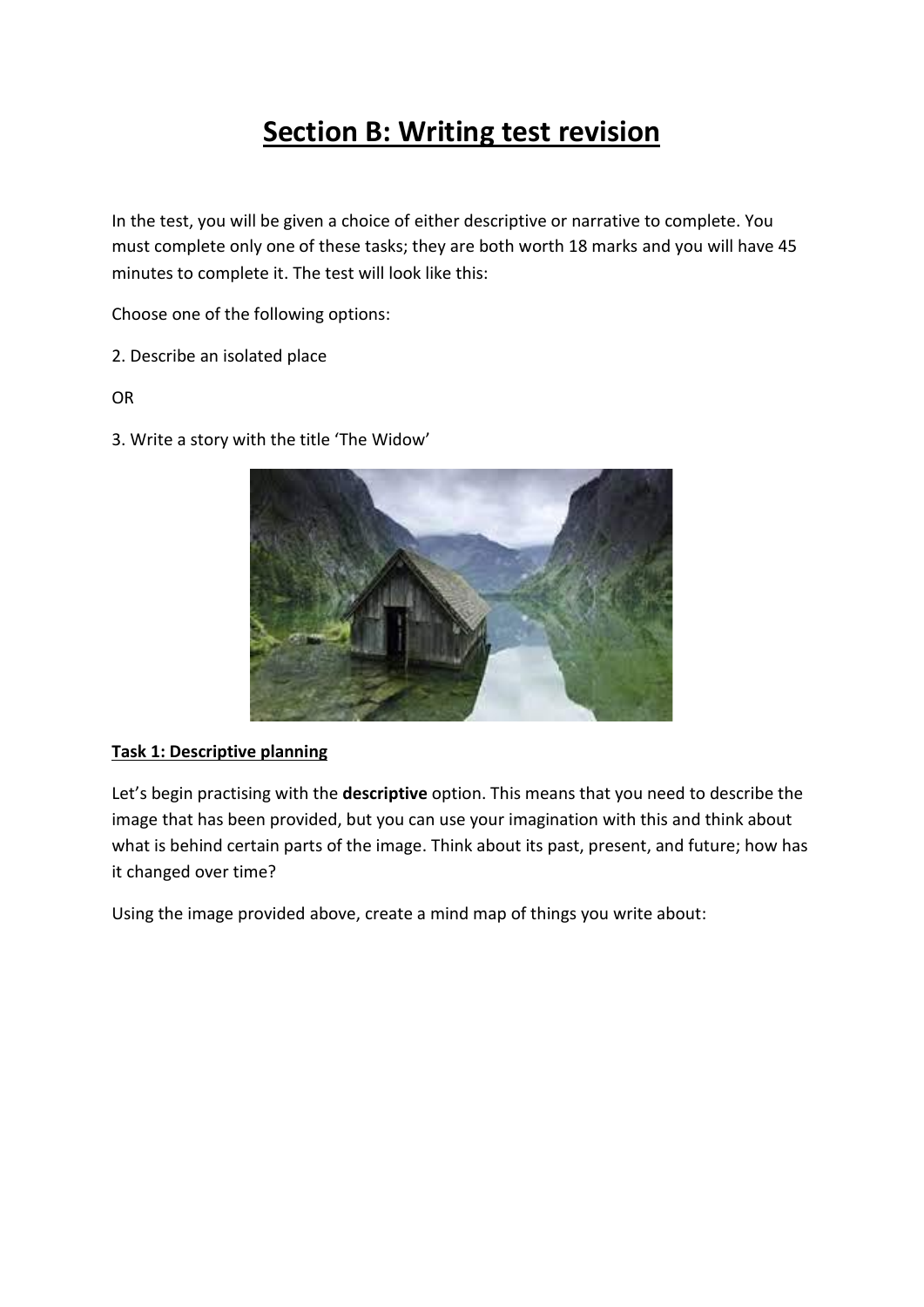## **Techniques:**

Where does the path lead to (detail)?

What could you compare this wood to (similes and metaphors)?

What is the weather like and what type of mood does it create (pathetic fallacy)?

What emotions would someone visiting experience (emotive language)?



#### **Senses:**

What can you smell?

What can you see?

How does it feel to be there?

What can you hear?

Is there anything you can taste?

#### **Zoom:**

Draw a box around one particular part of the image – what is there or behind it?

## **Task 2: Planning structure**

Before you begin writing your description of the image, it is a good idea to think about the order of what you want to write about. Looking at your mind map, number your ideas in the order you are going to write about. Here is an example:

- 1) Start with the weather there is a dampness in the air, and a grey gloomy looking cloud overhead *(pathetic fallacy).*
- 2) The chill in the air brushes your arms as you walk. There is a lingering smell of fresh earth as you tread on untouched grass *(sensory language).*
- 3) Zoom in on one of the cliffs describe the sounds it makes/made when it crumbles away, bit by bit (*onomatopoeia/personification).*
- 4) 'It wasn't always like this.' Flashback to the past when it was summertime and packed with flowers and fruits growing all over the area, compare it to visiting a marketplace packed with treats and fresh produce and being spoilt for choice *(similes*). Write about the natural elements dying and how it now feels like an abandoned place *(metaphors).*
- 5) Flashforward to what it will be like one year from now. What will change?

Once you know what order you are going to write up the points from your mind-map, you are ready to start writing. Give yourself about 30 minutes to do this.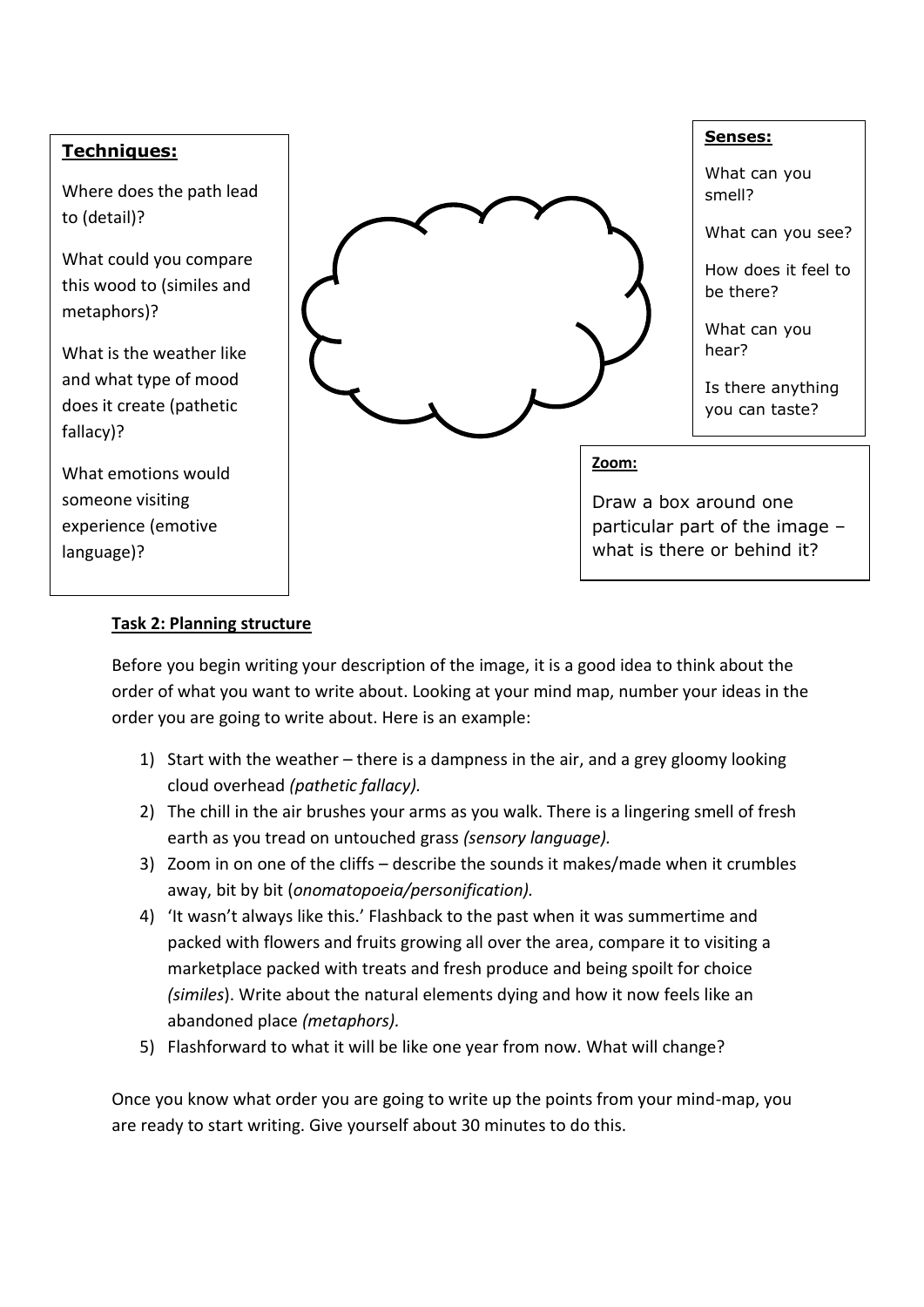#### **Task 3: Upgrading vocabulary and writing techniques**

It is important that you show off your writing skills in the test; do not hold back from experimenting with techniques and new words you may have learnt from your Bedrock homework or from your English lessons. Looking at your work, using a green pen this time, identify and amend your work to include:

- Adverbs, Adjectives and Verbs
- Repetition
- Similes and metaphors
- Emotive language
- Onomatopoeia
- Repetition
- Pathetic fallacy

#### **Task 4: Spelling, punctation and grammar (SPaG)**

As you know, SPaG is an important part of all English work. It is good to use a range of punctuation and to be consistent with your spelling and grammar. To score a higher mark in the test, you will also need to use a range of sentence types too. Like task 3, with green pen again, go through your work and identify and amend your work to include:

- A sentence that starts with an adverb
- A one-word sentence
- A sentence which has at least two adjectives
- A list using a colon
- A mixture of simple, compound, and complex sentences
- Correct use of a semi-colon, commas, an exclamation mark/question mark
- Paragraphs (remember to use TiPToP)
- Check that full-stops and capital letters have been used correctly

## **Task 5: Redrafting and editing**

In the test you will not have time to redraft the answer in its entirety, however now that you have made several amendments redraft your work. Once completed, answer the following questions:

• What improvements have you noticed?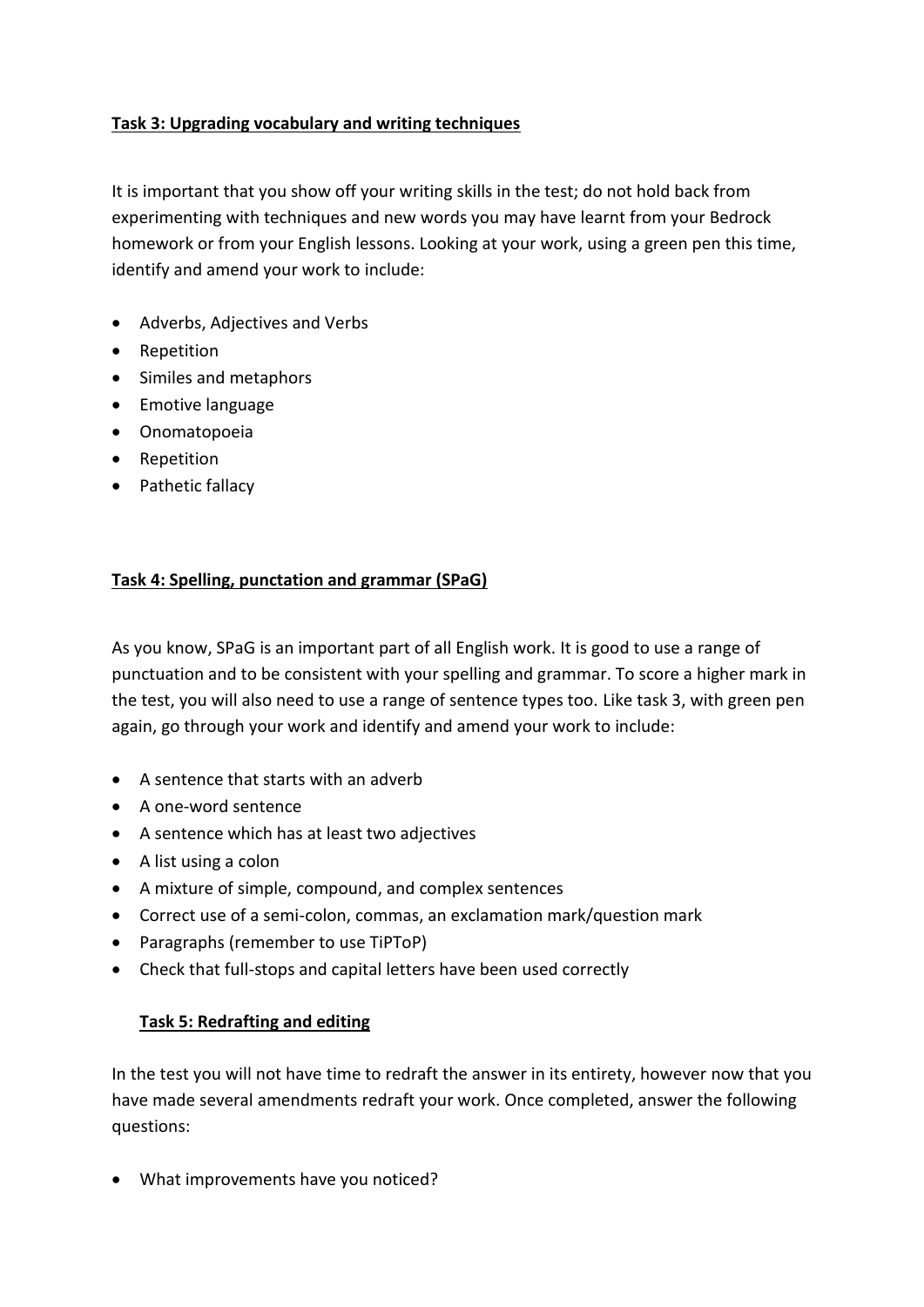- What did you find easy?
- What did you find hard?
- What part of the writing test do you need to practise more?
- How are you going to prepare for this?

#### **Task 6: Developing character and setting**

The other option for the writing test is to write a short story, and from this example the title you have been given is 'The Widow'. You will need to decide very quickly about the characters you are going to include and where the story takes place (setting). It would be ideal to write about characters you could describe easily (like a neighbour, an old schoolteacher, an old friend) rather than try to create characters you don't really know much about. In no more than five minutes, decide on the following:

- 1) Who are your characters? A brief background profile for each (such as age, profession, physical appearance, likes/dislikes)
- 2) There needs to be tension in your story and a moment of climax: what fall out or issue will arise and how?
- 3) How is your story going to be connected to the title 'The Widow'? Is your story going to be told from the perspective of 'The Widow' (first-person narrative) or is it about a character who has this unfortunate title? You decide.

Do NOT copy storylines or characters from books or films! You will not score any marks for doing this; the story needs to be original.

## **Give yourself about 5 minutes to plan the characters.**